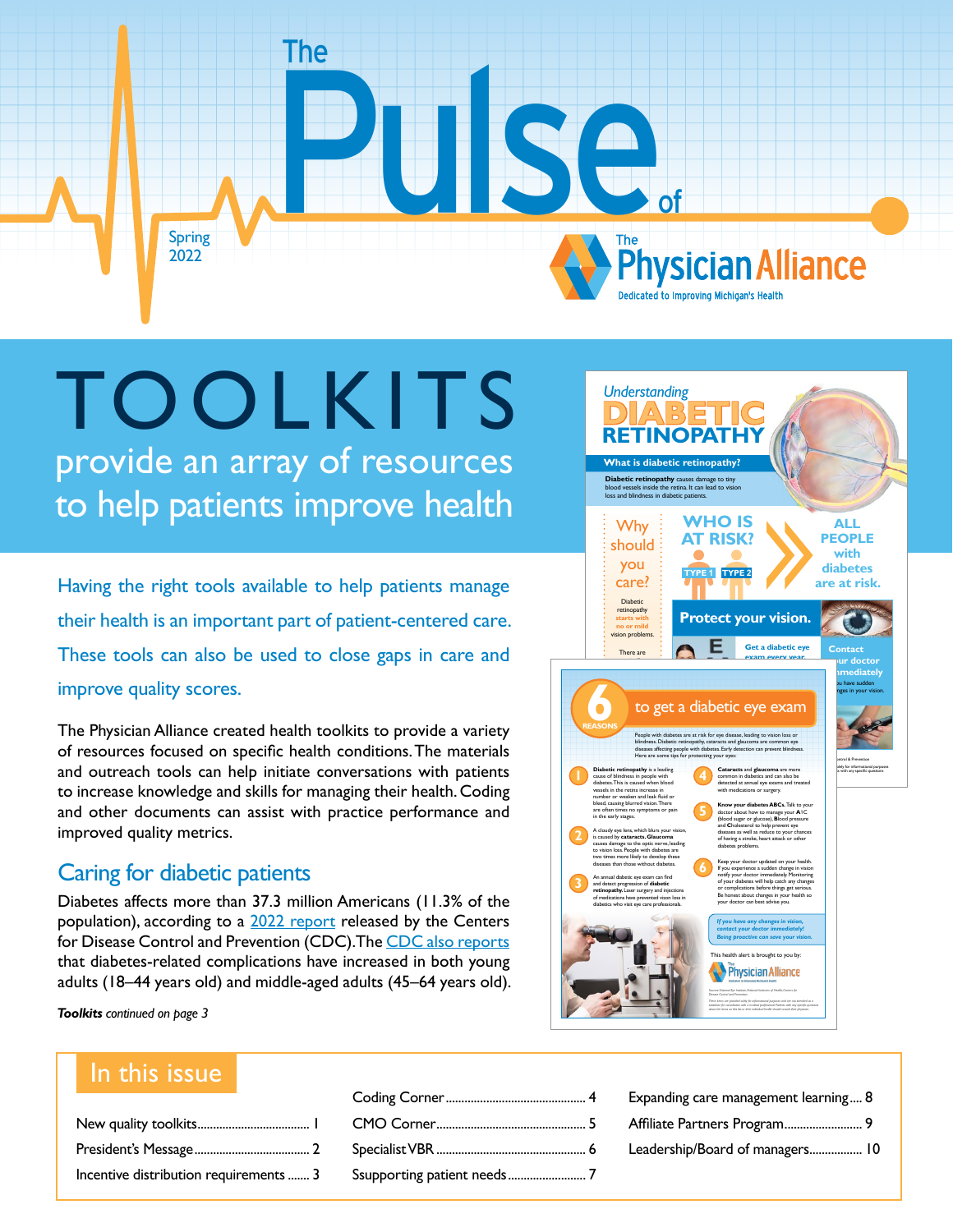# <span id="page-1-0"></span>President's MESSAGE

Dear members,



As of this newsletter publishing, I'm cautiously optimistic as I read about the continuing decline of Covid-19 cases in the United States and especially Michigan. The past two years have been a challenge for all of us, personally and professionally. The pandemic tested our strength, courage, resilience, flexibility, creativity and more.

And while the declining numbers and forward movement to an endemic are welcome, I recognize that the effects of the pandemic linger. Many practices and health systems are struggling to recuperate financial and staffing losses from the past two years. Our patient population is at risk from missed preventive screenings and delayed care. It will take time to recover. Rest assured that The Physician Alliance staff and I are here to support our members.

As we progress through these challenges, we also were greeted with welcome good news.

More than 950 specialty physicians received a value-based reimbursement (VBR) from Blue Cross Blue Shield of Michigan, with most receiving the highest VBR of 5-10 percent. With over 97 percent of our nominated specialty physicians receiving the VBR, this impressive accomplishment reinforces to our members the commitment to providing excellent patient care!

We also transitioned from Wellcentive to Care Convene and Health Focus to provide an array of services to our members. These reputable vendors will help TPA assist our members with admissions, discharge and transfer (ADT) notifications, health information exchange transfers and more. At this time, almost all. of our practices are onboarded to Care Convene.Training is ongoing with our practices to ensure a smooth, user-friendly transition.

Our team continues to always be learning, exploring, listening and identifying opportunities to help our practices improve quality metrics, coding, practice performance, revenue and more. Overall, I am optimistic that this year will move us toward more successes and improvement in patient care. However, we can't accomplish any of this without our dedicated members. TPA's team and I truly appreciate the commitment to quality care provided by your staff and you.

In good health,

**Michael R. Madden** *President & CEO*

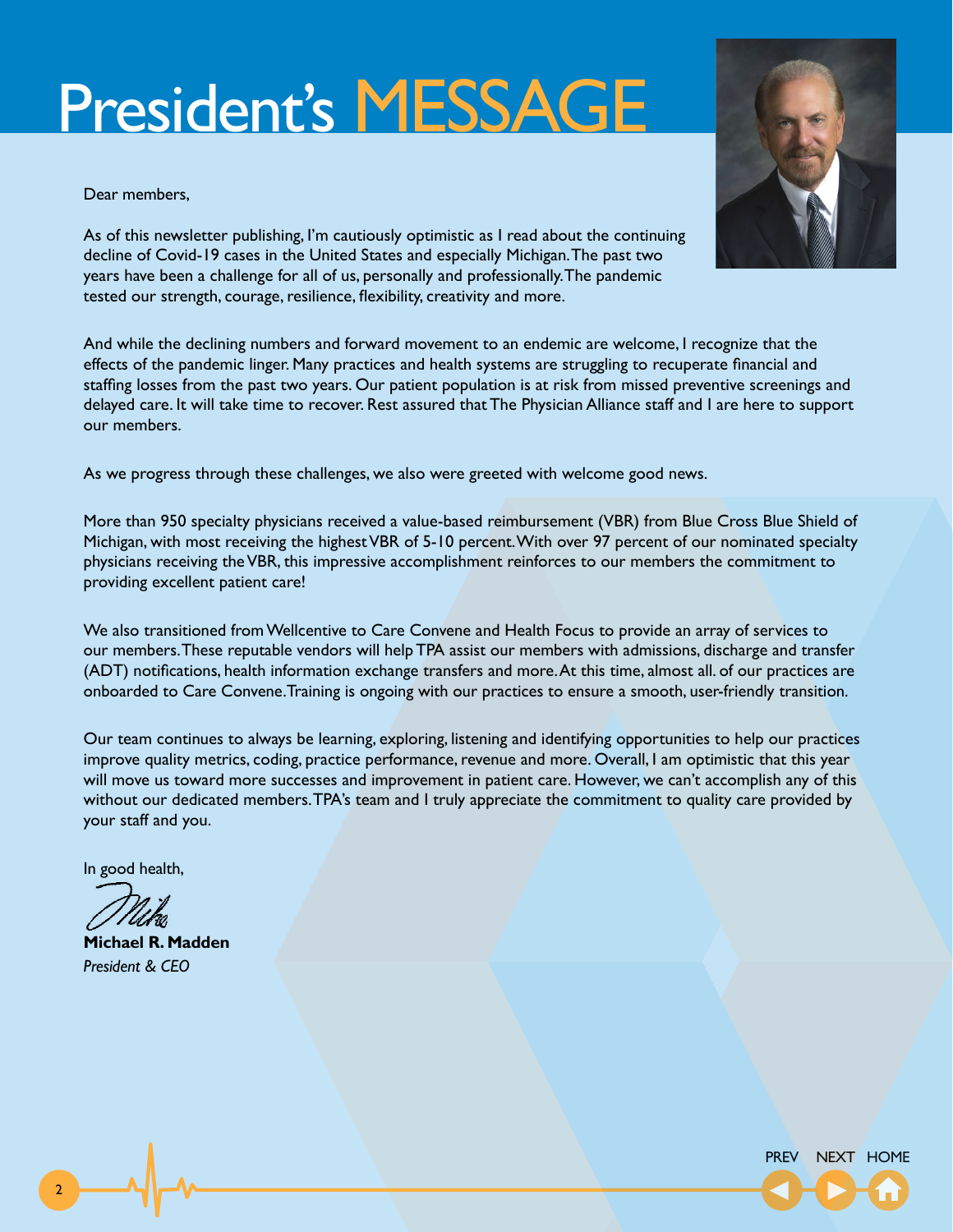#### <span id="page-2-0"></span>*Toolkits [continued from page 1](#page-0-0)*

Diabetes is a complex disease requiring self-management. Practices can educate and provide resources to patients to engage them in managing their disease and reduce risks for diabetes complications.

#### *Examples of materials in the diabetes toolkit include:*

- Patient education flyers on diabetes management, importance of eye exams, lowering risk of diabetes and more
- Understanding diabetic retinopathy infographic
- Social media graphics promoting diabetes management and retinal eye exams
- Coding tip sheets
- And more!

#### Preventing unnecessary emergency department visits

The other new toolkit focuses on educating patients on where to seek care. An unnecessary emergency department visit may lead to unneeded tests and higher out-of-pocket costs for patients. An important factor of being a patientcentered medical home practice is offering extended access for patients to help prevent unnecessary emergency department visits.

#### *Examples of materials in the emergency department toolkit include:*

- Customizable urgent care handout (to include urgent care facilities the practice partners with)
- Social media graphics
- Where to seek care infographic
- Sample script for after-hours care
- Telemedicine tips
- And more!

The full toolkits are accessed through TPA's [member portal.](https://secure.tpareporting.org/login) Once logged into the portal, links to the toolkits will be on the homepage.

# TAKE ACTION

## on incentive distribution requirements

The Physician Alliance approved new incentive scorecard metrics for its physician members participating in Blue Cross Blue Shield of Michigan's Physician Group Incentive Program (PGIP) program in 2022. These requirements were emailed to all physicians and PGIP office contacts in February.

Scorecard requirements must be completed to be eligible for incentive distributions. Contact your practice resource team member with questions relating to these requirements. [\(Click here to review](https://conta.cc/3ujofP8) the full list of scorecard metrics).

*Reminder! The following are special actions needed to be taken by practices:*

#### Coding meeting

Among the primary care physician requirements is a meeting with The Physician Alliance coding staff to review a coding action plan. **All physicians in the practice must attend a meeting by Aug. 31, 2022. If your practice has not yet scheduled an appointment, [click here to sign up.](https://www.signupgenius.com/go/10c0d4baca622aafdc61-tparisk)** 

#### Phone call

The Physician Alliance will contact a practice's physician champion if the practice is at risk of losing incentive monies, have care coordination issues or isn't responding to TPA's requests. Practice must provide physician champion's [cell](https://fs7.formsite.com/thephysicianalliance/aq33at9ohi/index.html)  [phone number](https://fs7.formsite.com/thephysicianalliance/aq33at9ohi/index.html) (cell phone number will be used for official TPA business only and not shared with anyone outside of The Physician Alliance). This applies to both primary care and specialty practices. [Click here to submit the physician](https://fs7.formsite.com/thephysicianalliance/aq33at9ohi/index.html) [champion's cell phone number.](https://fs7.formsite.com/thephysicianalliance/aq33at9ohi/index.html)

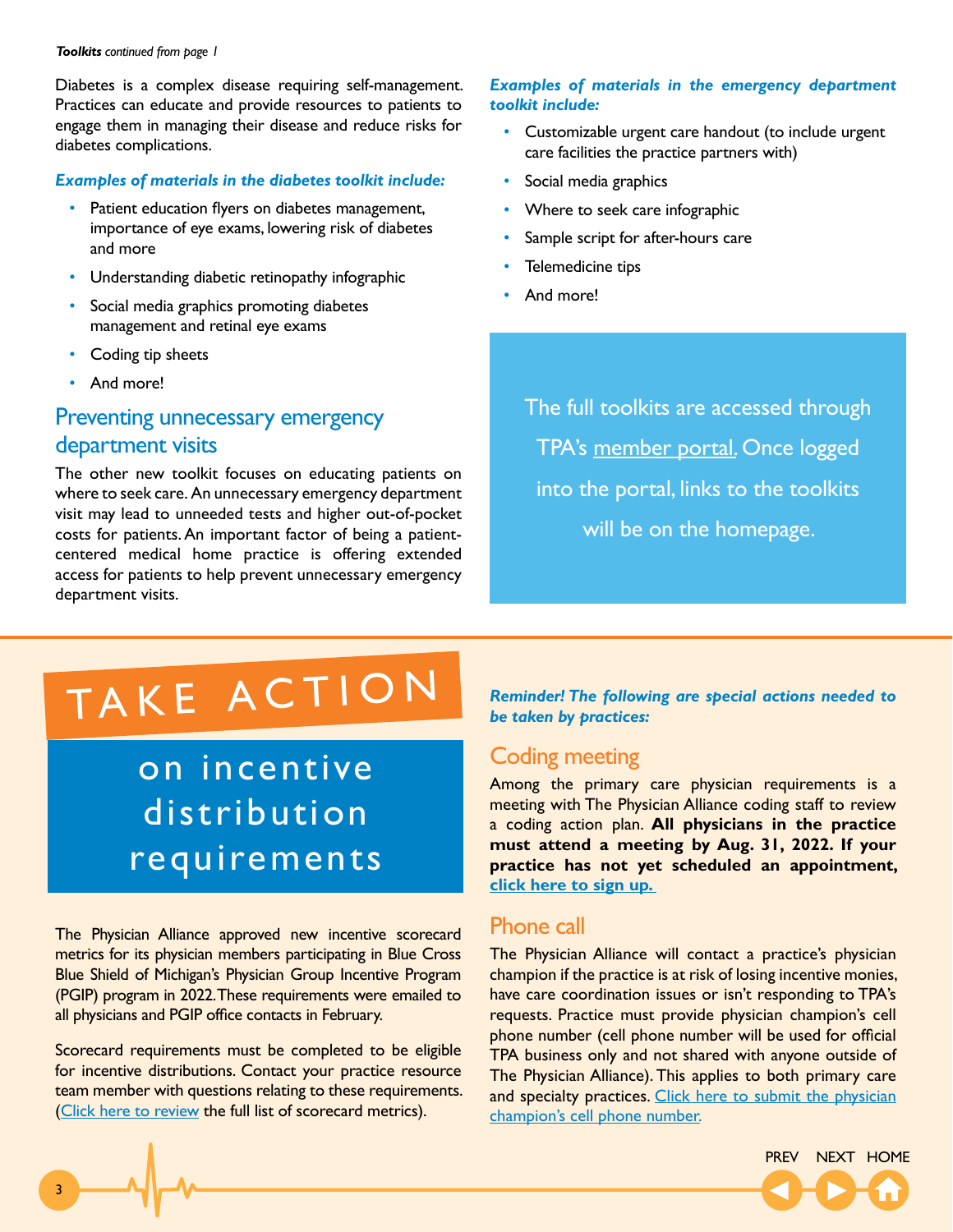## <span id="page-3-0"></span>Top missed HCC diagnosis codes

Your practice may be paying the price for overlooking chronic conditions.

Starting a new calendar year in the medical industry can come with challenges. There are numerous incentive programs, each with its own rules. One of the easiest ways to succeed in incentive programs may be related to diagnosis coding. However, many physicians overlook diagnoses that have the potential to increase incentives.

Diagnosis codes contribute to the patient's risk adjustment factor (RAF) score. A patient's RAF score is based on health conditions that map to a hierarchical condition category, or HCC, as well as demographic factors. Accurate RAF scores are critical to healthcare organizations since they ensure there is funding to provide high quality patient care and can significantly impact risk-based contracts. Blue Cross Blue Shield of Michigan's Blueprint for Affordability is a risk-based contract that focuses on balancing the financial responsibility for managing the cost and quality of health care.

Let's look at some diagnosis codes that get missed every year.

### Think TOAD (transplant, ostomy, amputation, dialysis)

**A transplant** will affect the future care of the patient. Even in the absence of transplant complications, many transplant patients require close monitoring and long-term medication use for the remainder of their lives. [e.g., Z94.0 kidney transplant status]

**Ostomy status** is another overlooked opportunity for capturing a HCC level diagnosis code. Remember to code for this condition when a patient presents with a current ostomy. [e.g., Z93. 3 colostomy status]

### Artificial Opening Status

- Z93.0 Tracheostomy status
- Z93.1 Gastrostomy status
- Z93.2 Ileostomy status
- Z93.3 Colostomy status
- Z93.51 Cystostomy status (cutaneous-vesicostomy)
- Z93.52 Cystostomy status (appendico-vesicostomy)

Many patients with **amputations** suffer from mobility and circulatory problems that can create challenges with treatment options. It is important for physicians to document amputation with *laterality.* [e.g., Z89.432 left foot amputation status]

### Acquired Absence/Amputation Status

| <b>Body Part</b> | <b>Left Side</b> | <b>Right Side</b> |
|------------------|------------------|-------------------|
| <b>Great toe</b> | Z89.412          | Z89.411           |
| Other toes       | Z89.422          | Z89.421           |
| Foot             | Z89.432          | Z89.431           |
| Ankle            | Z89.442          | Z89.441           |
| Above the knee   | Z89.512          | Z89.511           |
| Below the knee   | Z89.612          | Z89.611           |

For patients who are on **dialysis,** it is required to report the stage of chronic kidney disease (CKD) in addition to the dialysis status. [Z99.2 dependence on renal dialysis]

Review these questions:

- What life-altering chronic conditons does the patient deal with every day?
- How are the conditions being managed? Does the patient see a specialist?
- Do these conditions affect the patient's current treatment plan that you are creating?
- What impact does the condition have on the current illness or the reason for the visit today?

When you review those questions, did you think about a diagnosis that contributed to your medical decision-making but wasn't the direct reason for the visit? A physician often has to look at test results, consult reports, and medications before decisions can be made for correct course of treatment. Medication interactions may be one of the main concerns for patients with multiple chronic conditions. These decisions are made on behalf of patients based on the data their physicians review.

Practices should take the time to evaluate patients' medical records **before the end of the year** to check for missed opportunities to capture a HCC level diagnosis on current patients!

[Click to view](https://files.constantcontact.com/9a986fe2301/d92f37e3-98d4-4616-9c88-2d3877211cce.pdf?rdr=true) some helpful HCC codes. Additional coding tip sheets are available on TPA's [member portal.](http://tpareporting.org )

**For any questions about this topic please contact Mary Mallory at mary.mallory@thephysicianalliance.org**

**CODING CORNER ORNER** 

PREV NEXT [HOME](#page-0-0)

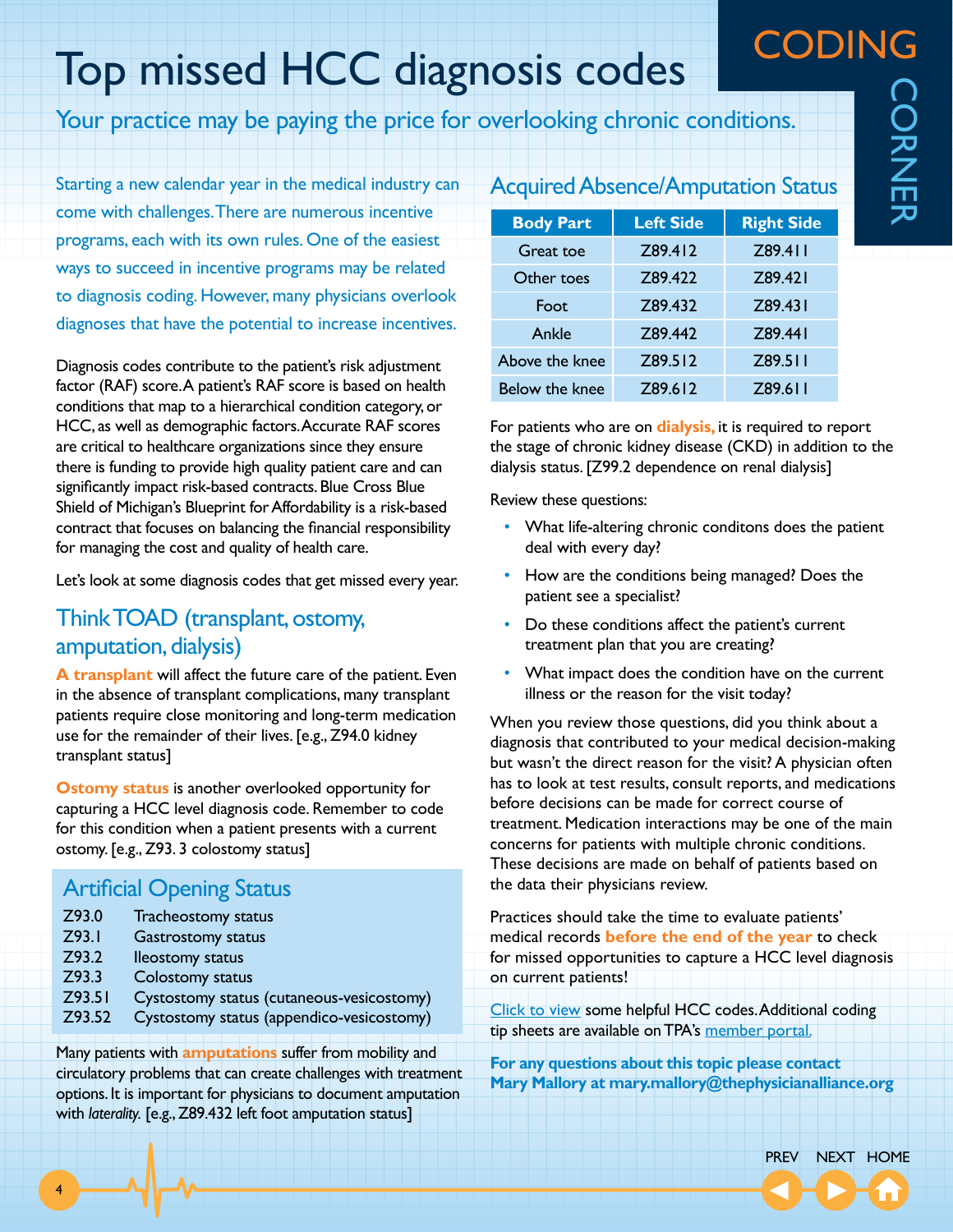## <span id="page-4-0"></span>**CMO CORNER**



By Karen Swanson M.D.



## The Olympic challenges physicians face in practice

Some of the top struggles consistently reported by physicians are paperwork, getting paid, retaining clinical staff, poor work-life balance and technology, according to studies by [American Medical Association,](https://www.policymed.com/2017/04/ama-releases-satisfaction-and-stress-survey-results-of-physicians.html) [Medical](https://www.medicaleconomics.com/view/2021-physician-report-the-top-challenges-facing-physicians-right-now) [Economics](https://www.medicaleconomics.com/view/2021-physician-report-the-top-challenges-facing-physicians-right-now) and others. These issues are both significant and demoralizing. And, unfortunately, progress on these problems paused during the pandemic.

When asked about practice challenges, many physicians feel they have been abandoned by healthcare systems, electronic health record (EHR) vendors, payors, national societies, and even at times, their peers in leadership positions. Doctors [expressed](https://www.healthcareitnews.com/news/here-are-major-issues-facing-healthcare-2021-according-pwc) they spend too much time on non-clinical issues instead of focusing on caring for patients. The [Collaborative](https://www.abqaurp.org/DOCS/CEOL42/01_Biddison_NAM_Journey-to-Construct-Conceptual-Model.pdf) [on Clinician Well-Being and Resilience](https://www.abqaurp.org/DOCS/CEOL42/01_Biddison_NAM_Journey-to-Construct-Conceptual-Model.pdf) has noted "over time doctors lose that connection of why they went into medicine and start wanting to do something else."

This article focuses on three challenges facing physicians with tips to help relieve these Olympic-size burdens.

#### Administrative Burden

Many [surveys](https://www.fiercehealthcare.com/practices/for-each-patient-visit-physicians-spend-about-16-minutes-ehrs-study-finds) find physicians' top grievance is administrative burdens. An [Annals of Internal Medicine study](https://www.acpjournals.org/doi/10.7326/m16-2697) found primary care physicians spent 27% of their time face to face with patients and 49% of their time on EHRs/paperwork. Although the EHR implementation promised relief by streamlining data, these systems often require more time and energy than the paper chart.

#### *An average of 16 hours per week of practice time is spent on administrative tasks, such as:*

- Submitting quality data to CMS and payers
- Prior authorizations for diagnostics, procedures and pharmacy
- Forms for patient employers, lenders, school, etc.
- Forms for durable medical equipment

#### *Tips to reduce administrative tasks:*

- Work with your EHR vendor on automating data reporting to payers and CMS
- Consider employing a scribe
- Designate specific staff members to handle prior authorizations and other administrative tasks to make the process more efficient
- Document the necessity of procedures, diagnostics, and medications in the EHR to reduce unnecessary searching by staff

#### Getting Paid/Declining Reimbursement

The reimbursement landscape has become more complex with programs linked to quality metrics, outcomes, and total cost of care. Accurate coding is essential to avoid denials and assure proper reimbursement based on a patient's risk or burden of disease. Medicare is reimbursing considerably higher fee-for-service payments for complex chronically ill patients (high risk population) and coding accuracy is essential for appropriate payment. Also, more patients have high deductibles which require practices to collect from the patient.

*CMO Corner continued on page 6*

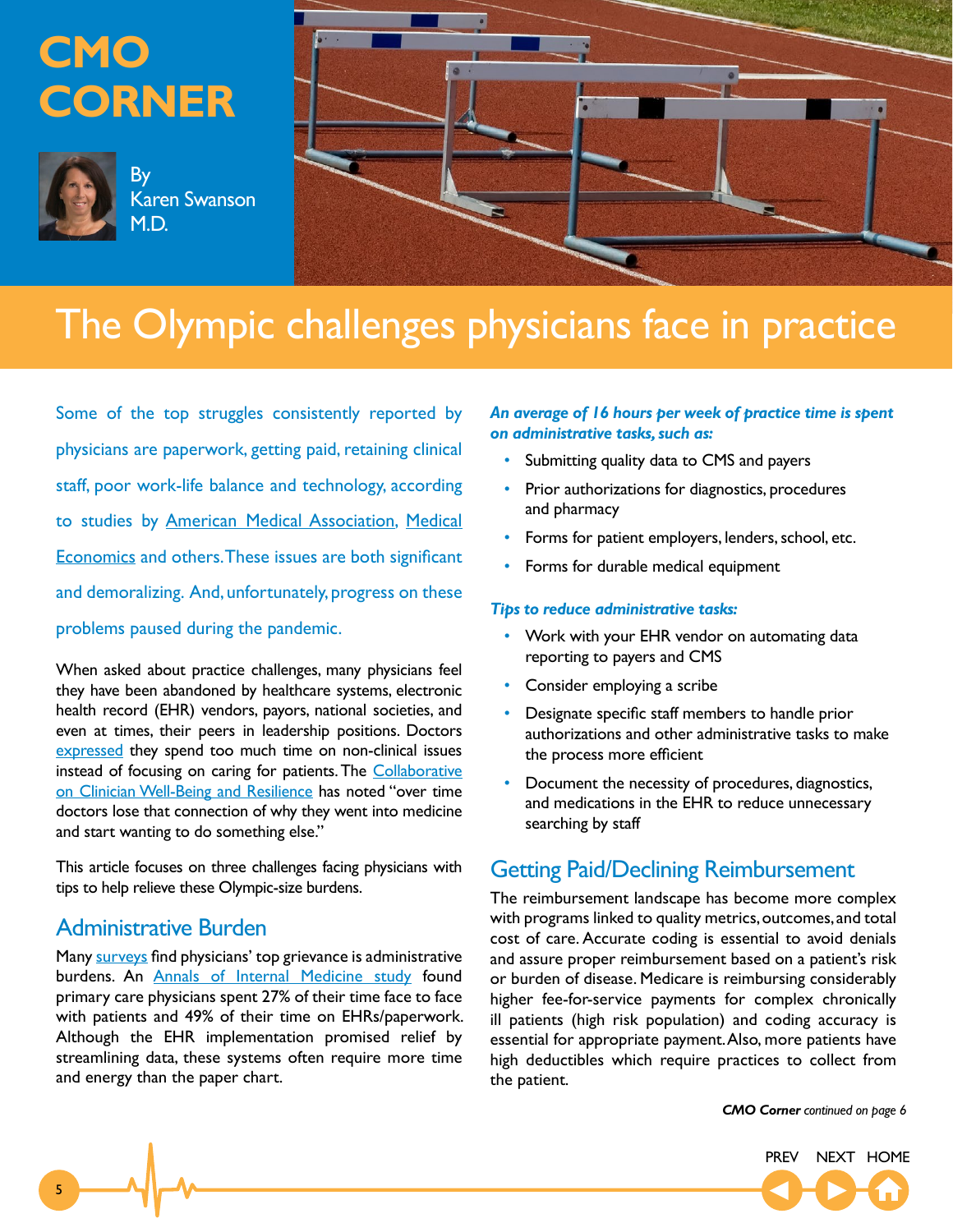#### <span id="page-5-0"></span>*CMO Corner [continued from page](#page-0-0) 5*

Medicare continues to move toward value-based care and private payers continue to add more incentives based on patient outcomes both in risk and non-risk contracts. The Physician Alliance (TPA) physicians participate in contracts linked to quality and total cost of care incentives. Many also participate in MIPS, CMS primary care models and other programs requiring data submission for cost and quality incentive payments.

The Physician Alliance provides resources to assist practices in transitioning from fee for service to a value-based model. Some examples:

- [Coding](https://thephysicianalliance.org/learning-center/coding-tips/) accuracy education and practice evaluation
- [Panel management](https://thephysicianalliance.org/member-services/quality-programs/panel-management/) to assist you in managing your most complex patients after discharge from an in-patient facility or emergency department discharge
- Admission, discharge and transfer (ADT) support
- A practice resource team member assigned to member practices to assist with finding solutions and resources for practice barriers in achieving quality metrics and outcome measures for payer incentives

#### Hiring And Retaining An Effective Clinical Staff

Practice owners who want to recruit and retain top talent need to focus on being good employers, not just great healthcare providers. The Covid-19 pandemic has made it difficult to find talented people. Many health care workers have chosen to work at large health systems or in fields unrelated to medicine, making it challenging for small practices to compete with pay and benefits. Since physician practices have limited resources, practices need to be more creative in their benefit design. Consider the following tips:

- Flexibility and work-life balance are perks that money can't buy. Allowing employees to be more flexible with their in-office hours is appealing to many. Some tasks, such as entering data for gaps in care and routine patient outreach, can be accomplished remotely with a secure portal.
- Enable your staff to grow professionally by encouraging training opportunities within healthcare shows the practice is investing in the staff.
- Reward hard work on urgent tasks with extra compensation.
- Consider training future doctors by reaching out to pre-medical students in the community.
- Be generous with pats on the back: acknowledge the work of your team and point out exceptional work.
- Encourage employees to be kind and support each other.
- Have fun in the clinic. Schedule potlucks, offer snacks, have a crazy sweater day, and encourage your staff to take the lead in creating a welcoming office culture.

Specialists earn value-based reimbursement for improved quality scores

The Physician Alliance is pleased to announce that **97.3 percent of our nominated specialists** were selected by Blue Cross Blue Shield of Michigan to receive the 2022 specialist value-based reimbursement! This impressive number highlights the commitment and hard work of specialty practices in implementing patient-centered medical home neighborhood principles to improve patient care.

Physicians selected by BCBSM for the specialist value-based reimbursement received a letter in March 2022 (from The Physician Alliance) informing of the VBR percentage amount.

For additional detailed documentation regarding the specialist value-based reimbursement, including your practice's final results report and a report data dictionary, log into The Physician Alliance member portal. **If you need assistance accessing the portal or information on the eligibility and nomination process for the VBR, please contact your practice resource member.** 

Value-based reimbursement by the numbers

97.3% of TPA PGIP specialty physicians nominated by TPA earned a value-based reimbursement in 2022 (959 specialists representing 269 practices)

7.5% of TPA PGIP physicians receive a 5% VBR

89.7% of TPA PGIP physicians receive a 10% VBR

93% of all TPA specialty physicians in PGIP are receiving a VBR

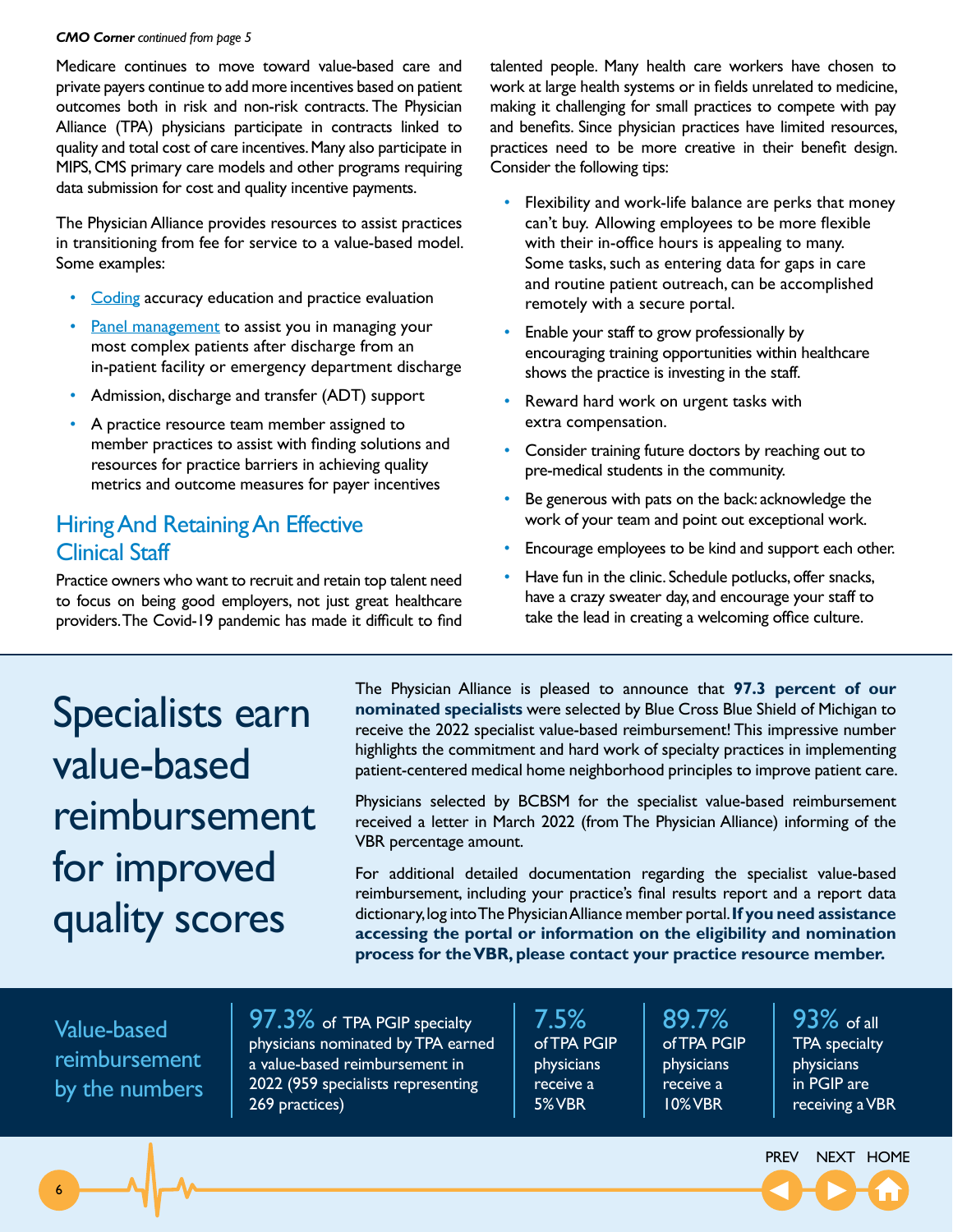## <span id="page-6-0"></span>the importance of supporting upporting<br>a patient's needs social

Many patients often face challenges outside of their health concerns that impact their ability to manage their health. The Institute for Clinical Systems Improvement found that 80% of health outcomes are affected by factors outside of the physician's office.

Some of these factors may include social determinants of health (SDOH). These are "the conditions in the environments where people are born, live, learn, work, play, worship, and age that affect a wide range of health, functioning, and quality-of-life outcomes and risks," according to the [Centers for Disease Control and Prevention](https://www.cdc.gov/socialdeterminants/about.html) (CDC).

SDOH can include food, shelter, employment, childcare, transportation and more. The CDC also states these "resources that enhance quality of life can have a significant influence on population health outcomes," such as causing patients to skip medications, preventive screenings, and medical care.

Challenges in any of these areas can make it difficult for physicians to create a proactive plan addressing a patient's health concerns. But addressing these social determinants of health can be as important as addressing a health concern.

Physicians also benefit from addressing their patients' needs. Various codes can be documented. Primary care practices participating in the patient-centered medical home (PCMH) program can fulfill requirements by supporting SDOH. These include:

### Domain 10: Linkage to Community Services

- **• 10.2 & 10.4:** Required capabilities for primary care physicians to be eligible for PCMH designation.
- **• 10.2:** Physician organization maintains a community resource database based on input from the practice units that serves as a central repository of information for all practice units.
- **• 10.4:** All members of practice unit care team included in establishing care team treatment plans have received training on community resources and on how to identify and refer patients appropriately.

80% of health outcomes are affected by factors outside of the physician's office.

There are also eight available capabilities in this domain for practices. Workflow for this domain can vary depending on the practice. A practice

can use a screening tool to assess patients' needs, covering topics such as food assistance, mental health, substance abuse, transportation and housing assistance. Offices should refer patients who have a positive screen to a community resource to help address their individual needs and follow up to ensure the patients' needs and concerns were met.

#### Tips for addressing SDOH in a patient's routine care include:

- Enter social factors in the patient's medical record to be reviewed at each touch point.
- Use a screening tool and make screening for SDOH a normal part of care so that the patient is comfortable sharing with the provider.
- Report Z codes.
- Refer patients to appropriate care.

#### Resources to support patient needs

Practices have access to a multitude of free resources to educate and support the needs of their patients. Some of these include:

**[NowPow:](https://nowpow.com/)** online database for local resources (TPA members have free access)

**[211:](https://www.mi211.org/)** United Way offers free, confidential support 24/7 in multiple languages

**[FindHelp:](https://www.findhelp.org/)** Search and connect with resources

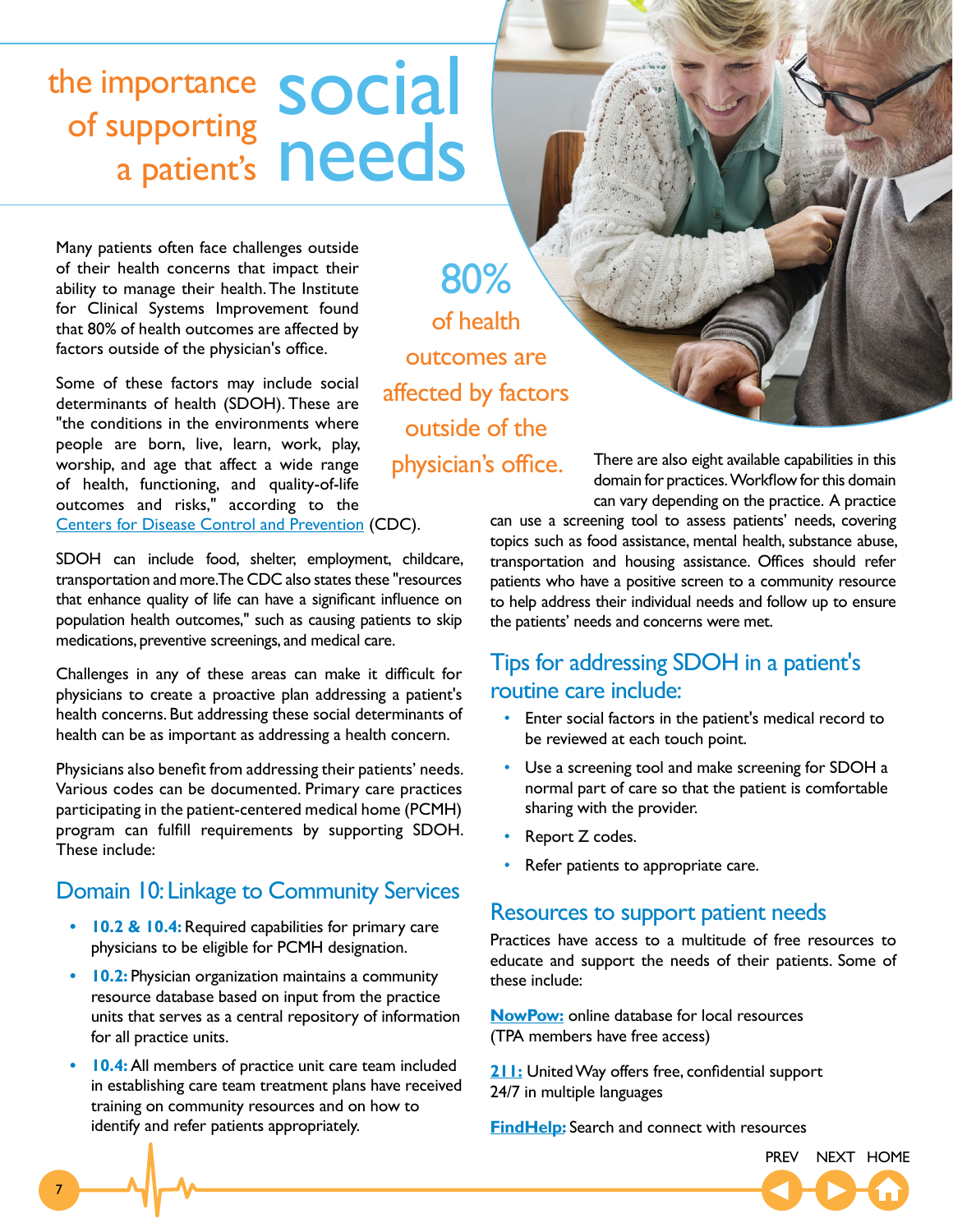# <span id="page-7-0"></span>EXPANDING care management learning opportunities

As more emphasis is placed on improving patient care while decreasing costs, care management continues to grow as an important opportunity to manage the health of a defined population.

This care process can assist physicians in coordinating care and engaging patients and caregivers in effectively managing health conditions. Care management is meant to provide appropriate interventions for individuals within a given population to help reduce health risks and decrease the cost of care, according to a report by the Agency for Healthcare Research and Quality.

The Physician Alliance (TPA) continues to lead the way in assisting practices with improving patient care and quality metrics. Care management is an important focus area of these efforts. TPA is expanding support and training opportunities for care managers in member practices.

#### Leading care management training sessions

The Physician Alliance was approved by the Michigan Institute for Care Management and Transformation (MiCMT) as a training organization for care management programs. This allows TPA staff to train practice staff on various initiatives. TPA is currently approved to teach to these training programs:

- The team-based care training helps participants better understand how to work in a multidisciplinary care team and in collaboration with the patient. This program is required to bill care management/care coordination codes.
- The patient engagement course provides skills and tips to engage patients in productive conversations to benefit their health.

"Being able to offer these programs to our practices is a critical step in helping improve patient care," said Sharon

Kraydich, RN, BSN, director of quality and utilization at The Physician Alliance. Kraydich is leading the implementation of these programs into the physician organization and is also one of TPA's approved trainers. "These programs provide great opportunities to ensure care team providers have the necessary knowledge and skills to implement these care management principles in their practices."

Members of TPA's quality and coding staff took MiCMT's rigorous and thorough program to become certified state trainers in these programs. TPA's first live virtual training session was held March 30. Training sessions will initially be live virtual and open to only TPA member practices. Participation is capped at 15 people per session. Future programs will be expanded to non-TPA members.

Upcoming training dates will be promoted to members in e-newsletters and special eblasts so make sure you are signed up to receive TPA's electronic communications by emailing name, title and practice name to info@thephysicianalliance.org.

#### Coming together to learn

A care manager workshop recently launched to bring practice care managers together for support and information-sharing. The monthly workgroup provides opportunities for care managers to:

- learn updates on relevant programs, such as provider-delivered care management (PDCM)
- hear care management best practices
- get insight on coding tips
- learn about education materials to assist with patient care
- ask questions about programs, coding and more

**Care managers interested in attending the workgroup should contact Sharon Kraydich, RN, BSN at Sharon.kraydich@thephysicianalliance.org.**

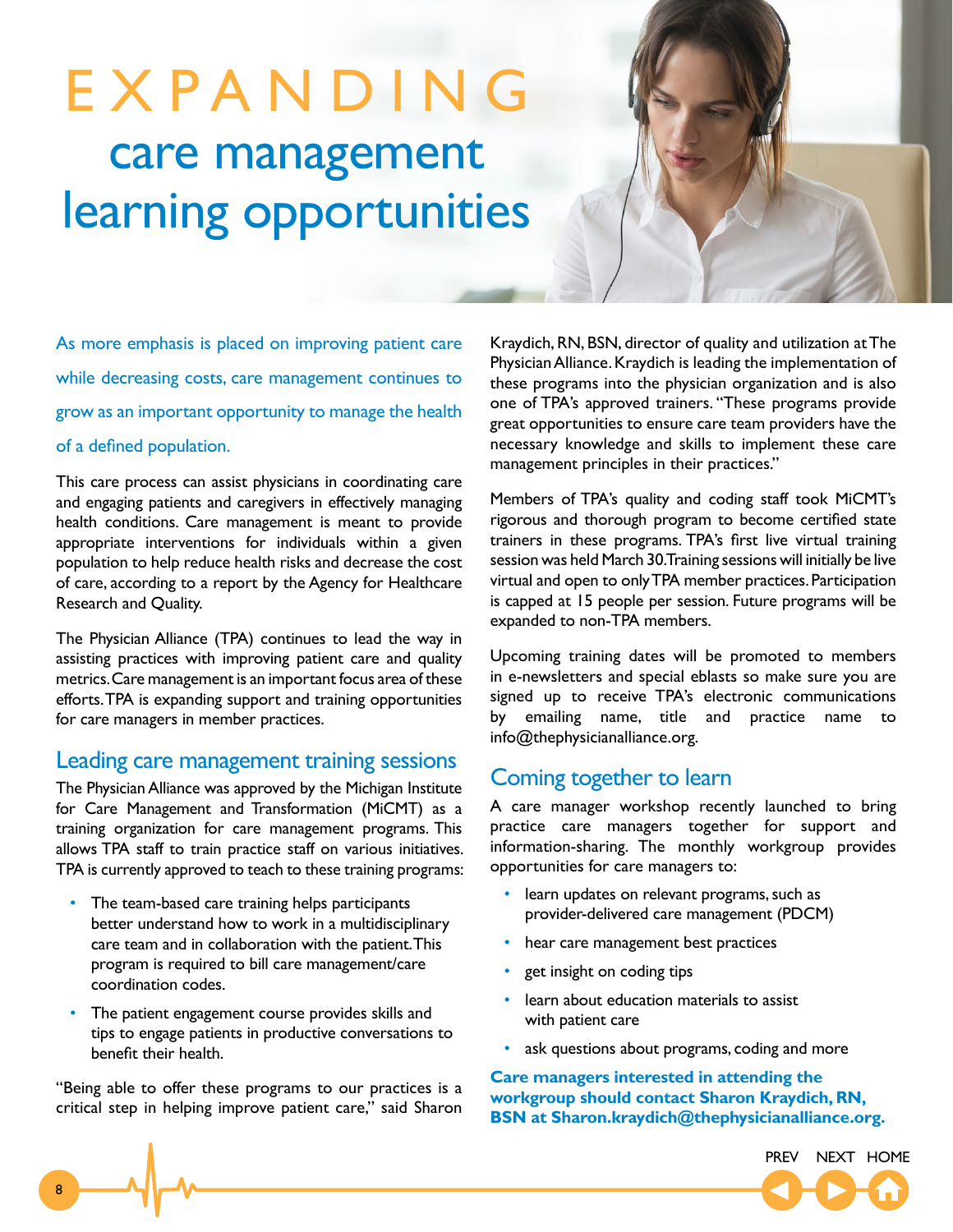## <span id="page-8-0"></span>Save more this year with member discount program

## **AffiliatePartners** Program

The Physician Alliance's **[Affiliate Partners program](http://thephysicianalliance.org/index.php/affiliate-partners)** offers special savings on needed products and services to member practices. Through the program, practices get cost-effective and innovative solutions to help reduce business overhead costs.

Highlights of current partner products and services are listed below. Additional information on each Affiliate Partner can be found on **The Physician Alliance website** or directly contact the companies.

### Cyber Liability Insurance [Huntington Insurance](http://thephysicianalliance.org/index.php/cyber-liability-insurance)

Huntington's cyber liability insurance helps physicians reduce exposure from their access to patients' private information. This insurance coverage protects against risk associated with internet access, E-commerce, data storage, and loss/damage involving theft or destruction of data. Member benefits include:

- High liability limits
- Low deductibles
- Discounts for multiple physicians

**Contact: Rick Loss** rick.loss@huntington.com

(419) 720-7911

#### Legal Services [Rickard & Associates](http://thephysicianalliance.org/index.php/legal-services)

Get comprehensive legal services and assistance with business operations ranging from general legal counsel to employee issues to compliance and more. Highlights include:

- Audits, compliance, HIPPAA readiness
- Healthcare business transactions and more

TPA members receive premium services at a preferred rate.

**Contact: Lori-Ann Rickard**

[info@larlegal.com](mailto:info@larlegal.com) (586) 498-0600

#### Medical Answering Service [Ambs Call Center](http://thephysicianalliance.org/index.php/medical-answering-services)

A HIPAA-compliant medical answering service providing a full range of quality services to practices, including a web on call portal, daytime call management and customization options. The Physician Alliance members receive exclusive discounts:

- HIPAA-compliant answering service to increase patient satisfaction
- Additional 8% discount applied to all plans and usage
- Ist month free + no set-up fee with 1-year term

**Contact: Aaron Boatin or Ryan Ambs** sales@ambscallcenter.com (586) 693-3800

#### Medical Debt Collection [Transworld Systems](http://thephysicianalliance.org/index.php/affiliate-partners/accounts-receivable-collections)

A medical debt collection services company providing TPA members with new automated solutions to improve cash flow and reduce slow pay concerns. TSI provides past due accounts and debt collections services for member practices at exclusive pricing. Highlights include:

- Profit recovery, phone collections
- Insurance resolutions

#### **Contact: Michael Glass**

[michaelglasstsi.com](mailto:michaelglasstsi@tsi.com) (248) 914-0346

#### Medical Malpractice Insurance [Coverys](https://thephysicianalliance.org/affiliate-partners/medical-malpractice-insurance/) Insurance Services

Coverys provides preferred pricing on several coverage options for comprehensive medical professional liability insurance. Highlights include:

- Exclusive company-direct pricing
- Short easy application process

**Contact: Coverys customer service** cis-info@coverys.com (517) 313-5888

#### Mortgage and Banking Services **[Huntington](https://thephysicianalliance.org/affiliate-partners/mortgage-program/)**

Huntington offers exclusive mortgage program benefits to The Physician Alliance through a premier mortgage program for physicians and residents looking to buy or refinance a home. Special benefits include:

- \$300 closing cost discount
- Down payment assistance options

**Contact: Sandra Frith** sandi.frith@huntington.com (586) 749-8355

#### **[Huntington Bank](https://thephysicianalliance.org/affiliate-partners/mortgage-program/)**

Take advantage of special rates on deposits, specialty lending programs and personal cash management services.

**Contact: Ashley Boday** ashely.boday@huntington.com (248) 554-6618

*Affiliate Partners Program [continued on page](#page-0-0) 10*